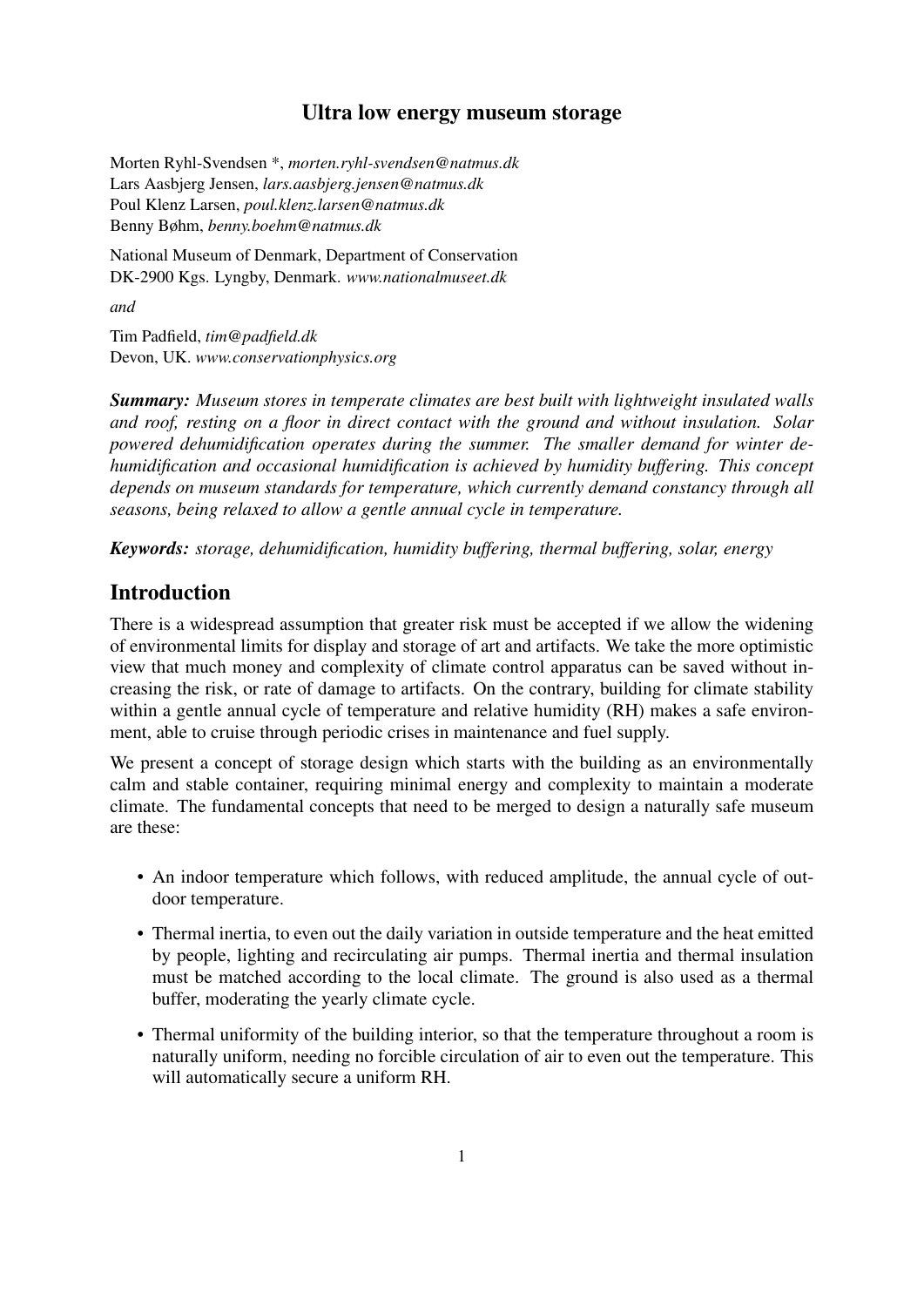- Very slow air exchange rate. This prevents unruly weather from disturbing the internal microclimate. However, deliberate intermittent pumping of air can be used to steer the interior climate towards a set point.
- Because of the generally low air exchange rate, internal air pollution must be minimised. Outside air pollution becomes much less important an agent of decay.
- A minimal air exchange rate will allow the use of humidity buffers, which in turn allows the use of intermittent dehumidification driven by solar energy.

We discuss these points in turn.

### The museum standard for temperature

The storage microclimate can be optimised for the artifacts with scant regard for human convenience. We can divide artifacts according to their natural rate of decay and segregate unstable objects in a cold store. More robust art can be housed in stores with a temperature which follows the annual climate cycle, reduced by thermal buffering. Current museum standards such as BS5454:2000 demand year-round temperature constancy but there is no evidence that artifacts suffer from a slowly varying temperature over a moderate range. Indeed we have evidence that damage is rare, even when artifacts are plunged suddenly from 20 °C to -30 °C to kill bugs that may be hitching a ride into the store room from exhibition rooms in faraway places. Furthermore, film has been stored for decades at sub zero temperature, with no evidence of damage, even after repeated excursions to room temperature. The temperature constancy demanded by some standards expresses excessive optimism about what can be achieved and unwarranted pessimism about the danger of not achieving it.

### Storage climate

We present here the 'Copenhagen model' for museum storage. This is an insulated lightweight superstructure sitting on a concrete floor laid directly onto the ground. It is dehumidified by solar power. The store is on a single level and low compared with its footprint, though perforated mezzanine levels are permissible. The floor functions as a year round temperature buffer. The insulated superstructure functions as a barrier to the daily temperature cycle outside. This combination will, unaided, result in too high an inside relative humidity (RH) in most climates. The RH is customarily reduced in two ways, by heating to about six degrees above the ambient temperature, or by dehumidification. We recommend dehumidification, combined with great attention to airtightness, so the load on the dehumidifier is minimised. Chemical decay is reduced by dehumidification compared with heating to achieve the same constant RH (commonly called conservation heating). A further refinement is to drive the dehumidification by solar power. This is abundant in the summer, when the dehumidification load is greatest, because the summer temperature indoors will be lower than that outside. The winter RH is moderated by the relatively high winter temperature indoors. A moderate amount of humidity buffering by the contents and by the building materials will maintain a stable RH even with the intermittent energy provided by solar power. Humidification will never be necessary.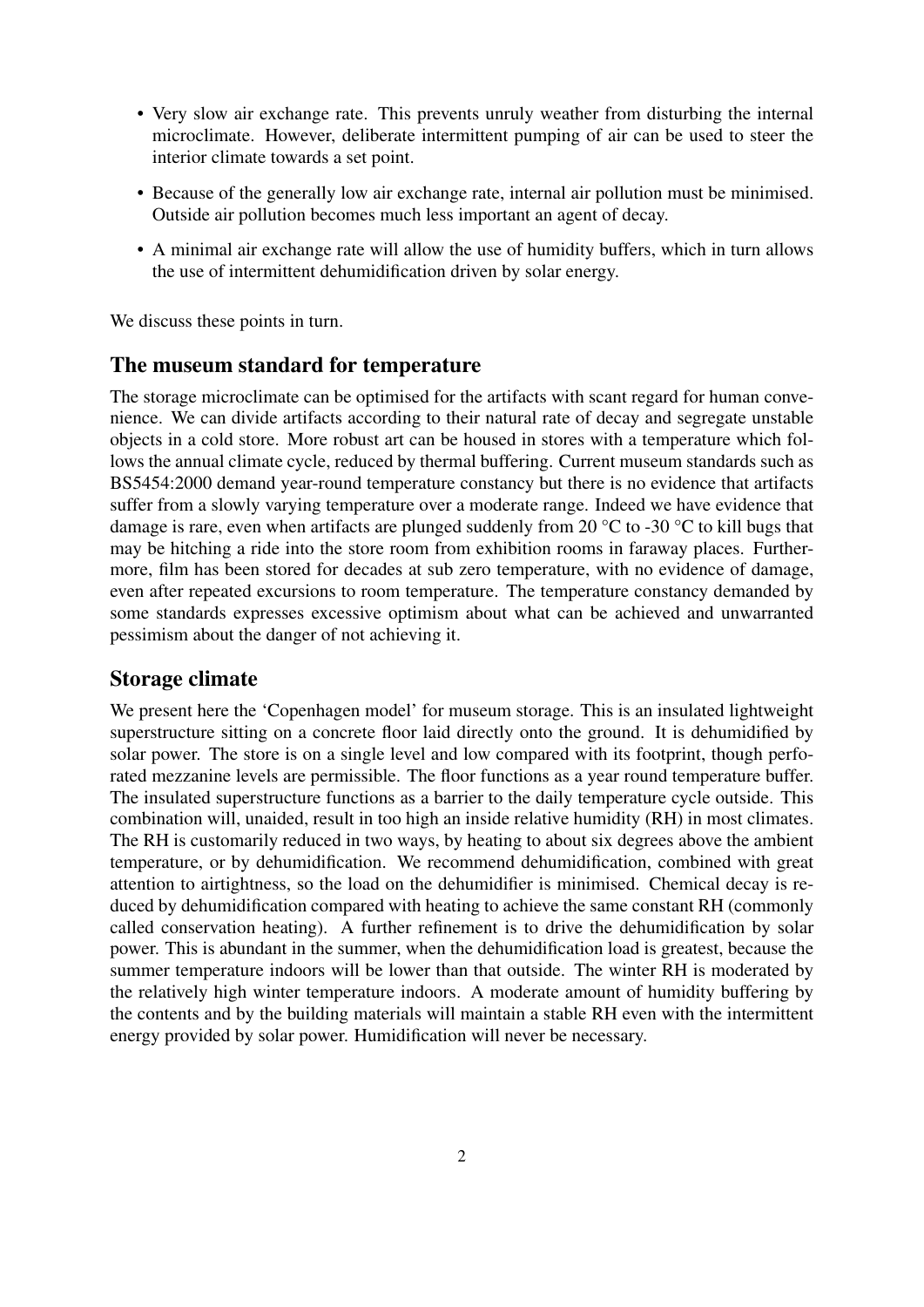# The museum store at Ribe, southern Denmark

An example of a building which comes close to exemplifying the model sketched above is the storage building at Ribe in southern Denmark (Figure 1).



Figure 1: *The museum storage building in Ribe, south Denmark. Architect Bo Christensen ApS.*

It was brought into use early in 2007. The store is  $42 \times 24$  m in floor plan and 6.5 m high. The 740 mm walls contain 250 mm of mineral wool insulation encapsulated between layers of brick and concrete, all separated by small air gaps. The roof contains 300 mm of mineral wool, while the concrete floor is not insulated. The store has an air exchange rate about once in 33 hours. There is no heating in the store, but some heat leaks in from adjacent offices and from fans which re-circulate the air through the dehumidifier, which also releases heat.

The temperature in the storage area varies between 10 °C and 16 °C in an annual cycle. The relative humidity is maintained at about 50% by mechanical dehumidification (Figure 2). The energy needed for maintaining this indoor climate is less than two kWh per cubic metre of storage space per year (Ryhl-Svendsen et al. 2010).

Such a building, with one large storage area, kept at a low air exchange rate, and placed directly on the ground, is thermally influenced by heat transfer through the walls and the floor. The better the insulation toward the air, the more the temperature is dominated by heat transfer through the floor. With highly insulated walls and roof the floor will always be cooler than the room during summer, and warmer than the room during winter.

Figure 3 shows temperature profiles through the floor in the centre of the Ribe store, and a parallel profile taken below open ground beside the building. The floor is evidently acting as a heat sink independent of the temperature gradient which prevails under open ground. Even the profile one metre in from the outside wall is close to that in the centre of the floor.

The annual cycle is at a higher average temperature than outside, because of the sources of heat within the building. The green area on the graph represents the excess water vapour concentration outside (above the zero line) which has to be removed by dehumidification. The RH is held between 55% and 60% all through the year. Notice the greater excess water vapour during the summer, because the interior is below ambient temperature. Fortunately, this is the time when solar energy for dehumidification is abundant.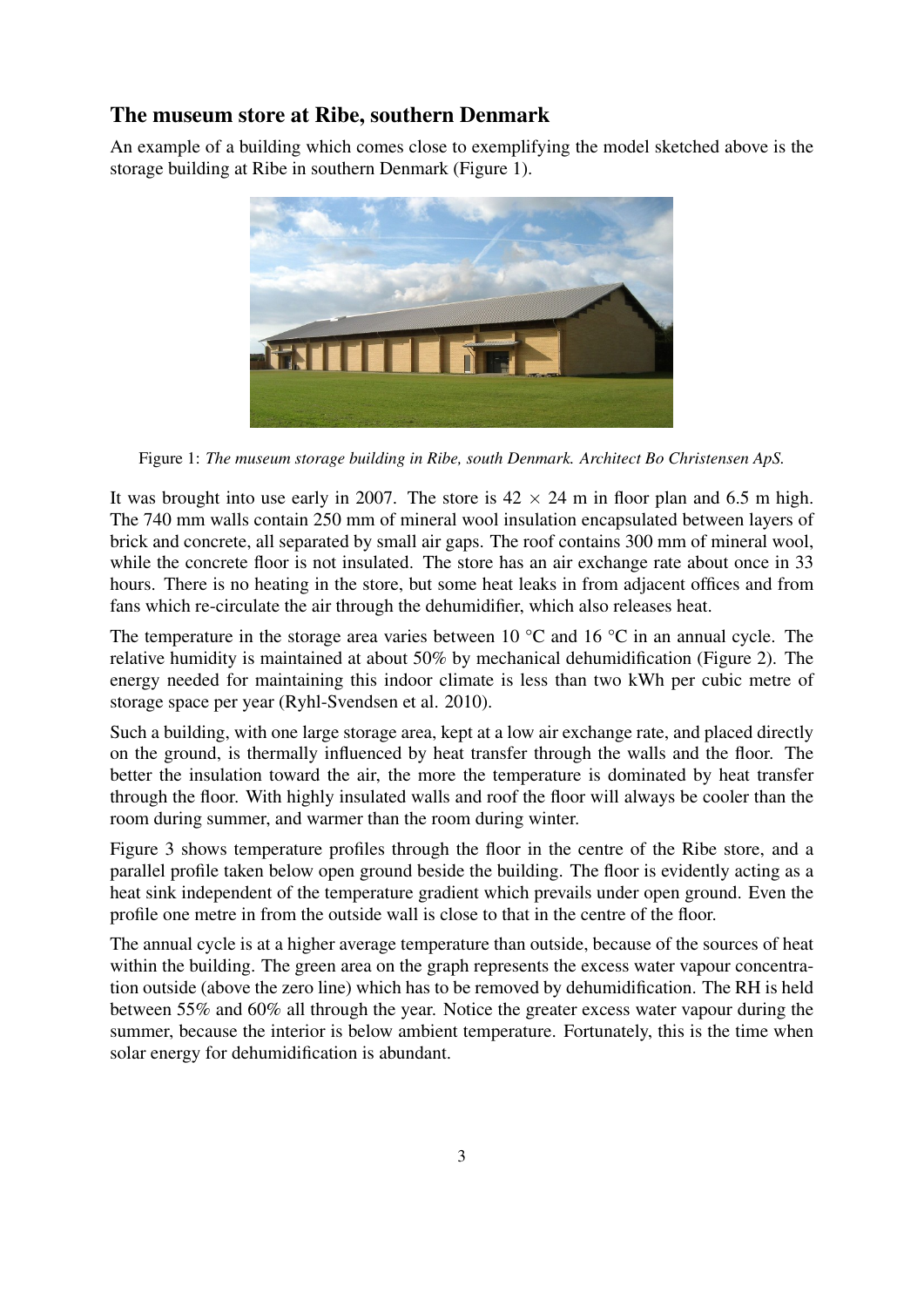

Figure 2: *The temperature and RH within the Ribe store. The dehumidifier works mostly in summer, suggesting the possibility of driving it by solar power.*



Figure 3: *The course of the temperature in, below and beside the Ribe store during one year. The two sets of coloured traces mark the temperatures at 2 m and 1 m depths and at the surface, in the middle of the building and at a point 25 m away from the building in an open field. The temperature deep under the floor in the centre of the building is largely influenced by the annual cycle of temperature within the building. Even the temperature profile measured one metre inside the wall shows only a small influence by the outside temperature (not shown on the graph). There is very little heat transfer from beyond the perimeter of the building. The light blue area indicates the excess water vapour concentration outside, when it is above the zero line.*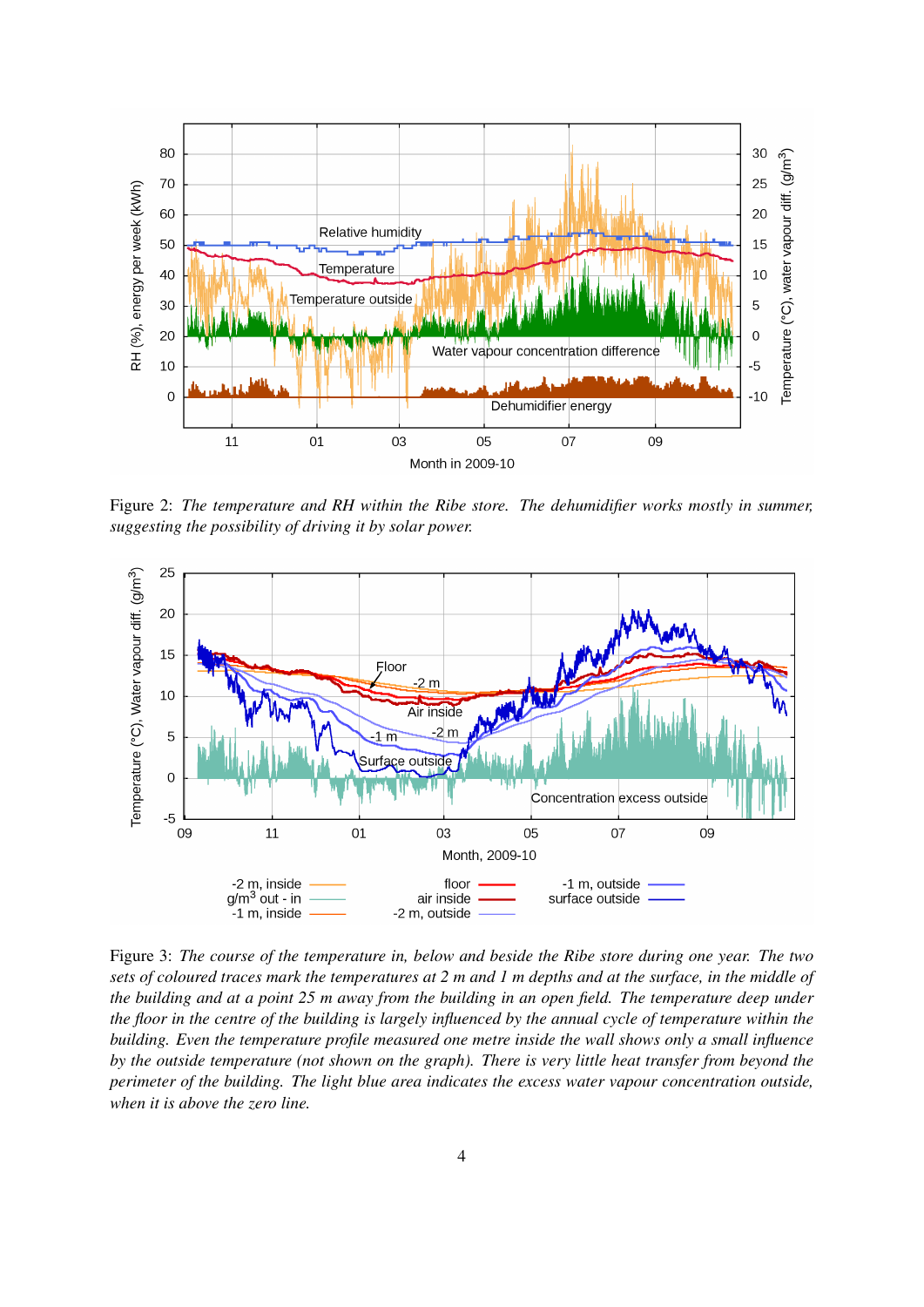In winter there are occasions when humidification is indicated, but humidity buffering by the contents, or by building materials, allows the interior climate to continue with only a slow, insignificant fall in RH.

### Summer dehumidification

The dehumidification burden can be calculated from the air exchange rate and the excess water vapour in the infiltrating air. Allowing for humidity buffering to even out the burden, one must have capacity to remove 5 g per hour (h), per cubic metre, per air change. A realistic air change rate for a large store is 0.05 h<sup>-1</sup> so the capacity needed is 0.25 g/h·m<sup>3</sup>. The heat of condensation of water is 2.26kJ/g, so the energy demand is 0.6 kJ/h·m<sup>3</sup> = 0.00017 kWh/h·m<sup>3</sup>. However, practical dehumidifiers are not totally efficient, so one must allow 0.0002 kWh/h·m<sup>3</sup>. For solar heating in summer in a cloudy climate one can conservatively assume an energy gain of 1 kWh per day per square metre of absorber. This averages to 0.04 kWh/h. So each cubic metre of storage space requires  $0.004 \text{ m}^2$  of solar collector. For an 8 m high building, each square metre of roof requires  $0.05 \text{ m}^2$  of solar collector. That is 5% of the roof area, an entirely practical arrangement.

The dehumidifier envisaged is the type which re-circulates room air through a cylinder of desiccant. When the desiccant becomes damp, the room air circuit is stopped and outside air is blown through the desiccant while the cylinder is warmed by water from the solar heater. The control system should ensure that periods of sunlight are used for regeneration, even when the desiccant is not fully exhausted. RH buffering will ensure that the intermittent operation of the dehumidifier does not cause significant variation in RH.

## Humidity buffering

Solar dehumidification needs buffering by hygroscopic materials in the room. Both artifacts and the building materials contribute. For buildings with a slow air exchange rate, the buffer capacity can be calculated from the sorption curve of the material. Measurements by Padfield and Jensen (2011) show that the most effective building material is unfired brick. The sorption, as measured in weight change per change of RH unit is not easily translated into buffer performance when the ventilation rate strains the ability of water to diffuse through the buffer material. Padfield and Jensen have proposed a measure of buffer performance called the Buf (symbol B). This is the moisture absorption of the buffer consequent on a change in RH, expressed as the equivalent volume of space which will accept the same amount of water vapour when subjected to the same RH change. The advantage of this way of expressing buffer capacity is that one can calculate RH change in the room due to air infiltration by calculating a smaller, 'virtual' infiltration rate which is the actual rate divided by the B value. The Ribe store has no deliberate buffering but one can calculate the consequence of building with the rooms lined with unfired brick. It is feasible, with this material used as a 50 mm veneer on all the walls to achieve a B-value around 25. This means that the change of RH caused by infiltration is reduced to one twenty fifth of that caused by infiltration into a water-inert room. An archive which is full of paper documents will attain a B-value around 200. Figure 4 shows the predicted course of the RH in an unbuffered store  $(B=1)$  and in buffered stores at various B-values. On close analysis, a very large B-value is not advantageous when combined with a dehumidifier.

It is clear from figure 4 that some deliberate buffering is needed, but not so much as to significantly reduce the volume available for storage.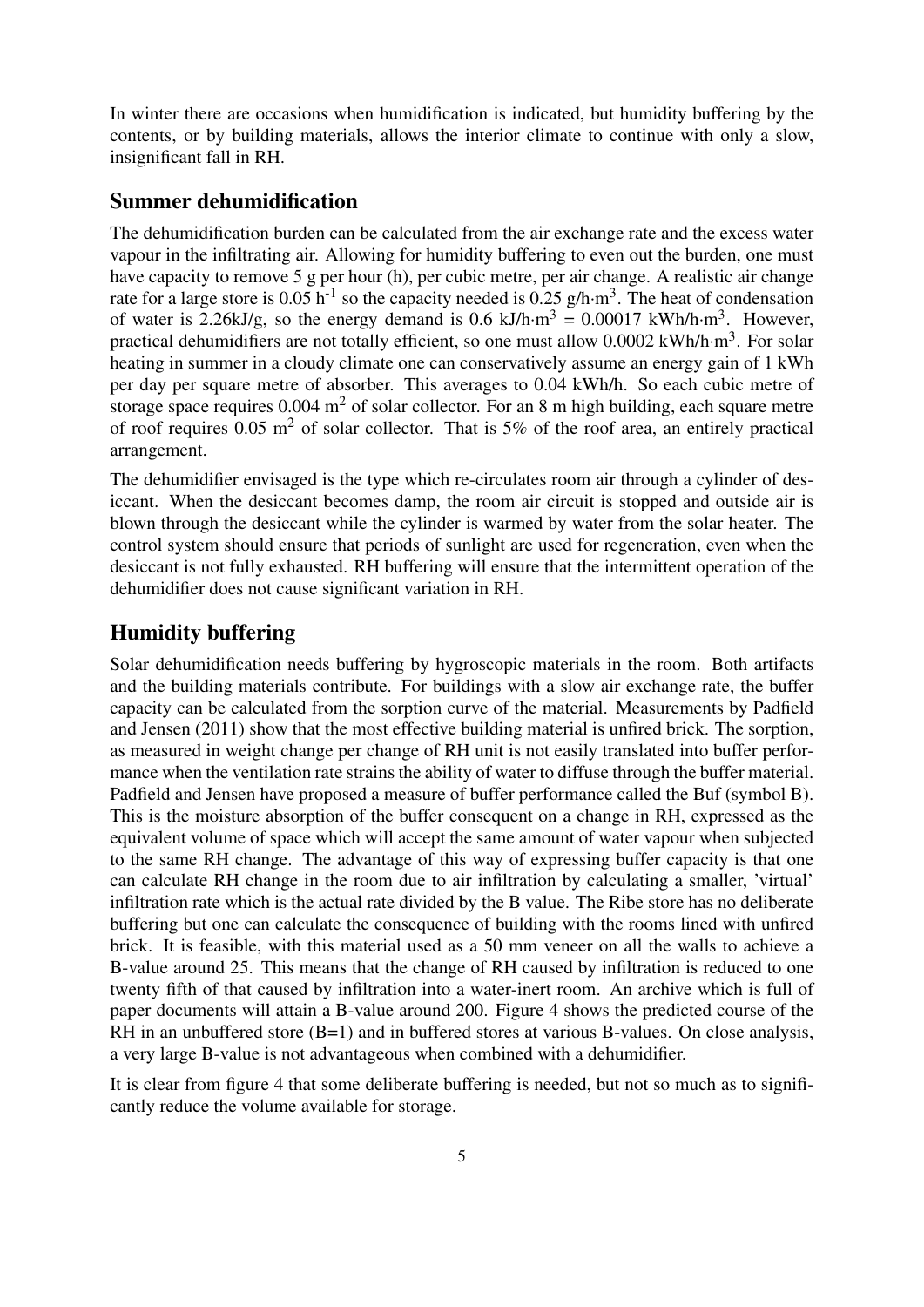

Figure 4: *The Ribe store modeled without dehumidification, but with varying degrees of humidity buffering. The air change rate is 0.03 per hour. The RH is arbitrarily set to 50% at the beginning of the period, so the initial rise in RH shows the effect of stopping the dehumidifier, with different amounts of humidity buffer.*

## Comparison of dehumidification with heating to constant RH

Conservation heating has been used to reduce the RH in museums which are closed in winter. In northern Europe this leads to an indoor temperature cycle with the same amplitude as that outside but about six degrees warmer. The higher summer temperature will cause a disproportionate increase in deterioration rates, because of the kinetics of many chemical reactions. Dehumidification allows a much flatter annual temperature cycle. In principle this cycle could be centered on the annual average outdoor temperature but in practice there are always heat sources within a building. In Ribe, the heat production is about one kilowatt. This means that there is an element of conservation heating even in the dehumidified building. The distinctive feature of the dehumidified building is that it has a small annual temperature cycle, at a lower average value than that of conservation heating. Humidity buffering can be invoked to reduce the temperature cycle of both methods. A second difference between the two methods is that conservation heating needs the most energy in winter, because the outside RH is highest in winter, while dehumidification needs the most energy in summer, when solar energy is abundant. Humidity buffering allows intermittent operation of the dehumidifier, which is inevitable if solar energy is used. For these reasons, we concentrate on the development of the dehumidification principle for museum storage.

#### Air pollution

The low air exchange rate that is essential to our model of climate control in museum stores reduces the harm done by pollutants generated outside the building but increases the concentration of internally generated pollutants.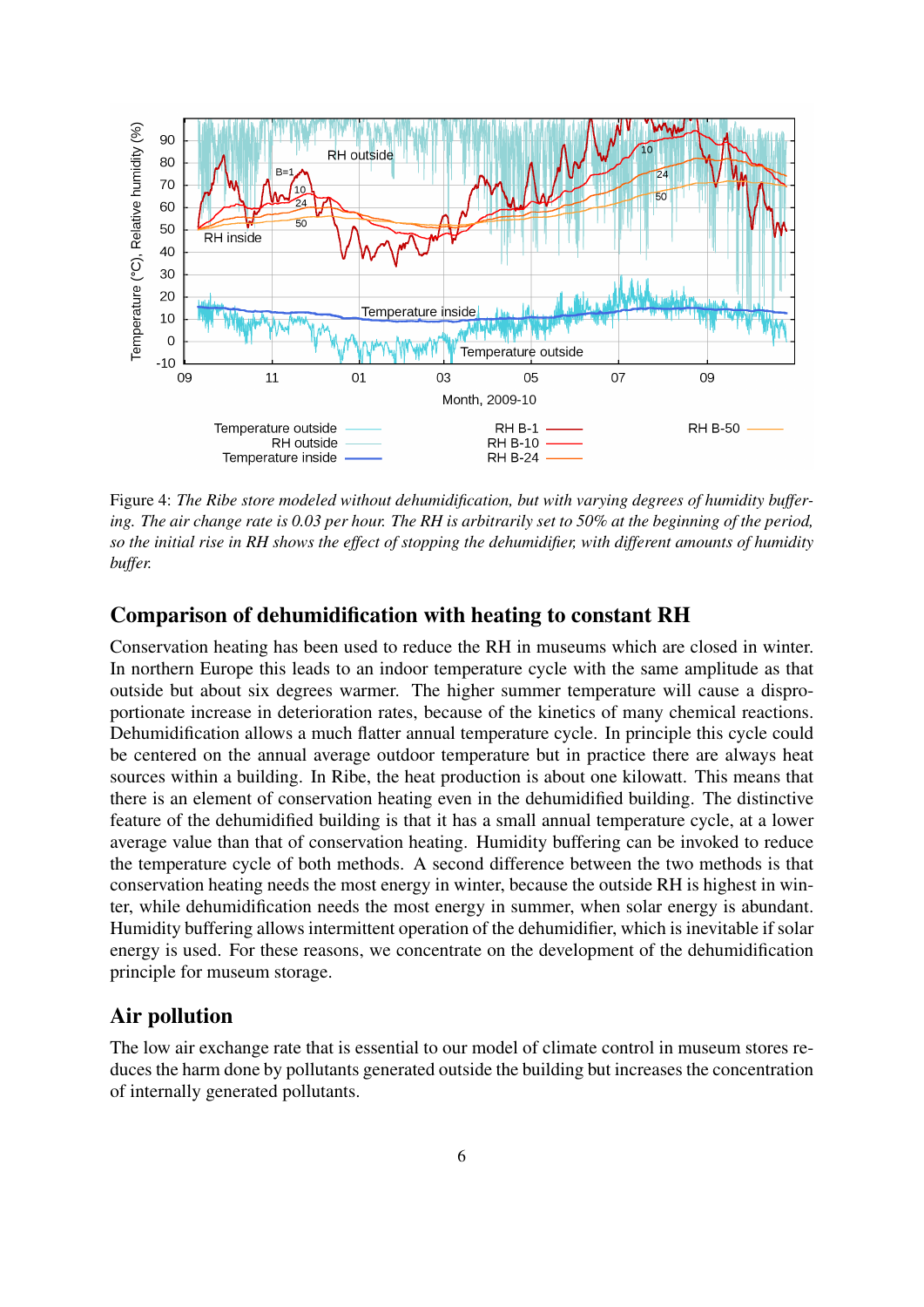

Figure 5: *Modeled concentrations indoors of ozone infiltrating from outside and acetic acid released at a constant rate from inside. A ventilation rate between once and twice per hour is enough to substantially reduce the concentration of internally generated pollutants.*

This can be illustrated using data for ozone, originating outside, and for acetic acid vapour, originating inside. Figure 5 shows how the indoor concentration of ozone diminishes with reduced air exchange rate. This is because the ozone that does come in reacts quickly. Evidently, the smaller the air exchange the less reaction there is with the collection. The opposite happens with internally generated pollutants. The curve for acetic acid concentration, based on a constant flux of acid vapour from slow decomposition of the collection, shows a very high concentration in an unventilated space. The absorption of acetic acid by the room contents is slow compared with ozone; the reduction in concentration is mainly due to escape of acetic acid to the outside (Ryhl-Svendsen 2006).

Two air changes per hour is enough to reduce the acetic acid concentration. This concentration reduction can easily be achieved by recirculation at the same rate through a carbon filter, which will use much less energy than ventilating with conditioned new air.

## Discussion and conclusion

We have combined measured records from an existing building with predictions for the behaviour of an optimised museum store which uses a combination of thermal resistance in the walls and roof, thermal capacity in the floor, humidity buffering and intermittent solar powered dehumidification. It seems perfectly feasible to construct an 'off-grid' museum store, entirely air conditioned without combustible or cable fed energy.

### Acknowledgements

This work was financed by a Danish Government scheme (UMTS funds) managed by the Danish Ministry of Culture.

#### **Notes**

1. Calculation of humidity buffering by unfired brick walls. According to Padfield and Jensen (2011), a 50 mm thick perforated unfired brick has a B-value of about 100 for slow RH changes.